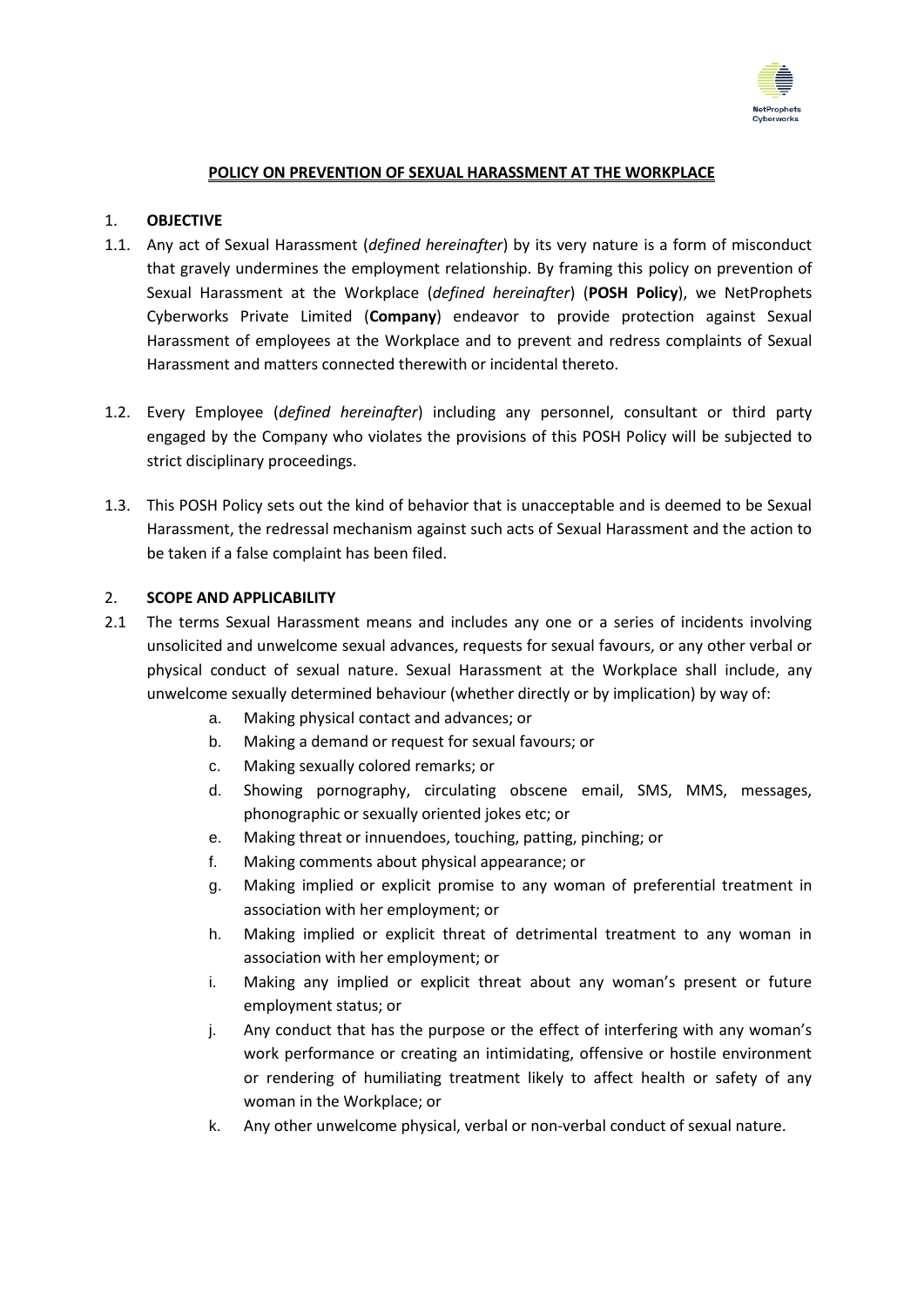

- 2.2 This POSH Policy is applicable to every person employed at the Company for any work on regular, temporary, ad hoc or daily wage basis, either directly or through an agent, including a contractor or working on a voluntary basis or otherwise, and includes a co-worker, a contract worker, probationer, trainee, apprentice or called by any other such name (**Employee**).
- 2.3 This POSH Policy shall also apply to all visitors who arrive at the Company's premises. For reference, this POSH Policy is also available on the official website of the Company at [www.netprophetsglobal.com.](http://www.netprophetsglobal.com/)
- 2.4 The term Workplace includes:
	- a. All offices or other premises where activities in relation to the Company's business are undertaken or conducted; and
	- b. Any place visited by an Employee of the Company arising out of or during the course of the employment, including transportation provided by the Company, if any, for undertaking such journey.
- 2.5 Where Sexual Harassment occurs as a result of an act or omission by any third party or outsider, the Company will take all necessary and reasonable steps to assist the Aggrieved (*defined hereinafter*) person in terms of support and preventive action, as per the provisions of applicable law.
- 2.6 Capitalized terms used and not defined herein shall have the meaning as ascribed to such term in the Sexual Harassment of Women at Workplace (Prevention, Prohibition and Redressal) Act, 2013 (**Act**) or as used under the provisions of applicable law.
- 2.7 Any amendment and or revisions to applicable law that result in any amendment and or revision to this POSH Policy shall be incorporated herein by reference.

## 3. **INTERNAL COMPLAINTS COMMITTEE**

- 3.1. As per the provisions of the Act, the Company has constituted the Internal Complaints Committee (**ICC**) for addressing complaints relating to Sexual Harassment at the Workplace.
- 3.2. The Presiding Officer or any member of the ICC shall be removed from the committee and such vacancy shall be filled by way of a fresh nomination by the Company, in accordance with the provisions of the Act, in the event the Presiding Office or any member of the ICC:
	- a. Contravenes any provisions of the Act; or
	- b. Has been convicted for an offence or an inquiry into an offence under any law for the time being in force is pending; or
	- c. He has been found guilty in any disciplinary proceedings or a disciplinary proceeding is pending; or
	- d. Has so abused his position as to render his continuance in office prejudicial to the public interest; or
	- e. A complaint is registered against any member.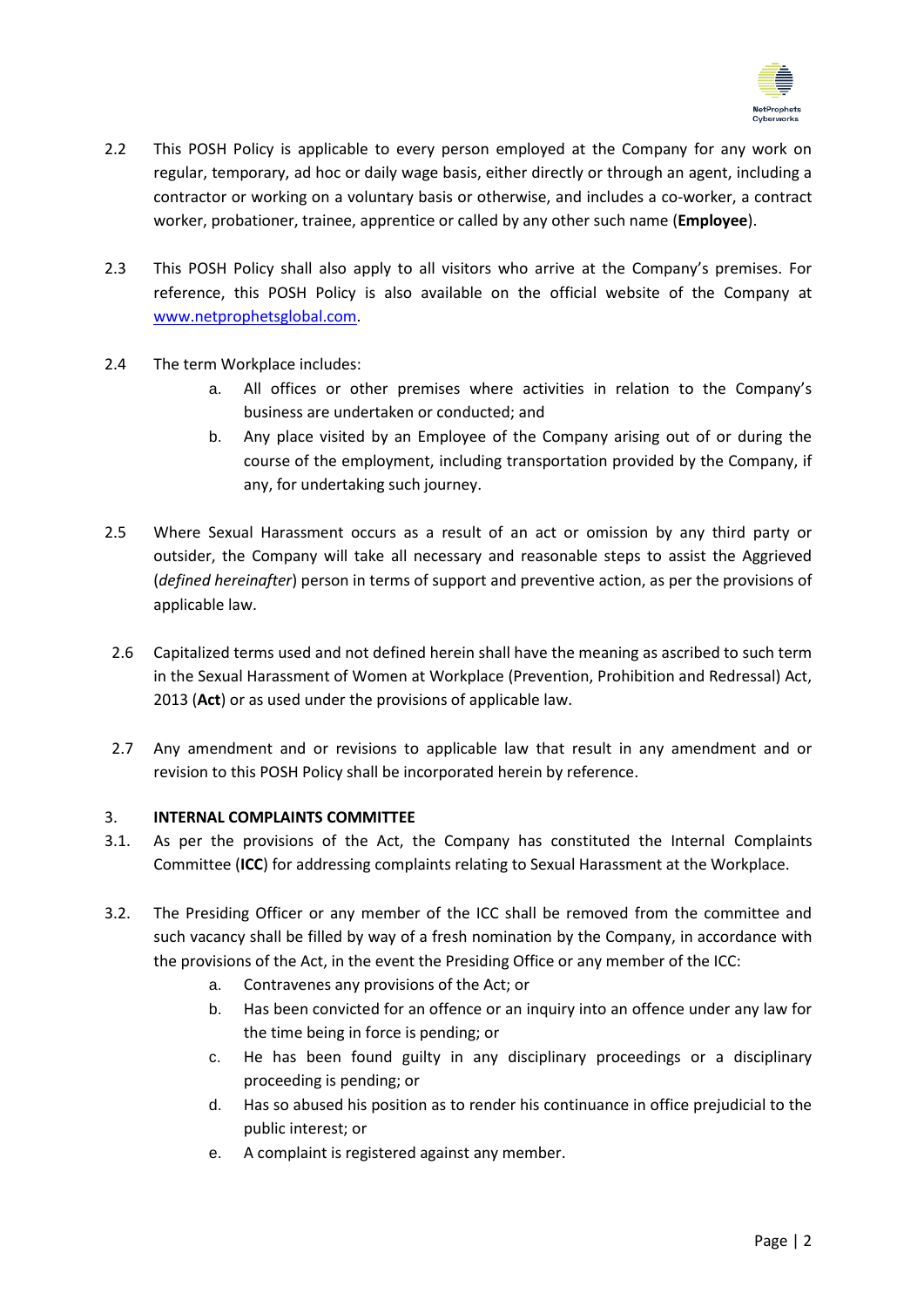

- 3.3. In case any complaint is to be registered by the Aggrieved against the Employer, then such complaint shall be registered with the Local Committee constituted by the District Officer.
- 3.4. The details of the ICC members are provided in **Schedule I** (*Members of the ICC*) of this POSH Policy.

## 4. **COMPLAINTS AND REDRESSAL PROCESS** Complaint Process:

- 4.1 Any aggrieved woman making a complaint of Sexual Harassment at the Workplace (**Aggrieved**) shall make such complaint in writing to the ICC.
- 4.2 The complaint must be made within 3 (Three) months from the date of the incident or in case a series of incidents within a period of 3 (Three) months from the date of the last incident. In case the Aggrieved is unable to file the complaint within the requisite time period the ICC may at its discretion condone such delay.
- 4.3 In circumstances where a complaint received is to the judgement of the ICC such that can be resolved through conciliation between the Aggrieved and the person accused of committing an act(s) of sexual harassment (**Respondent**), the ICC shall promote conciliation between the Complainant and the Respondent. In no event will monetary settlement be made as a basis of conciliation.
- 4.4 In cases where any settlement has been arrived at between the Aggrieved and the Respondent, the ICC shall record the settlement and forward to the Employer or the District Officer to take action as specified in the recommendation. Once the settlement is arrived at no further inquiry shall be conducted by the ICC.
- 4.5 A copy of the settlement as recorded shall be provided to the Aggrieved and the Respondent.
- 4.6 In circumstance where to the judgment of the ICC the complaint cannot be resolved by way of conciliation, such complaint or report of sexual harassment will be investigated immediately, and appropriate action will be taken against the Respondent. The remedial action undertaken by the ICC will depend upon the nature and gravity of the offence.
- 4.7 The Company is committed to provide a supportive and compassionate environment to resolve concerns of Sexual Harassment. Any such issues/ complaints can be resolved under the process given herein under.

## Redressal Process:

- 4.8 Informal Resolution:
	- a. When an incident of Sexual Harassment occurs, the Aggrieved needs to communicate their disapproval or objections immediately to the Respondent and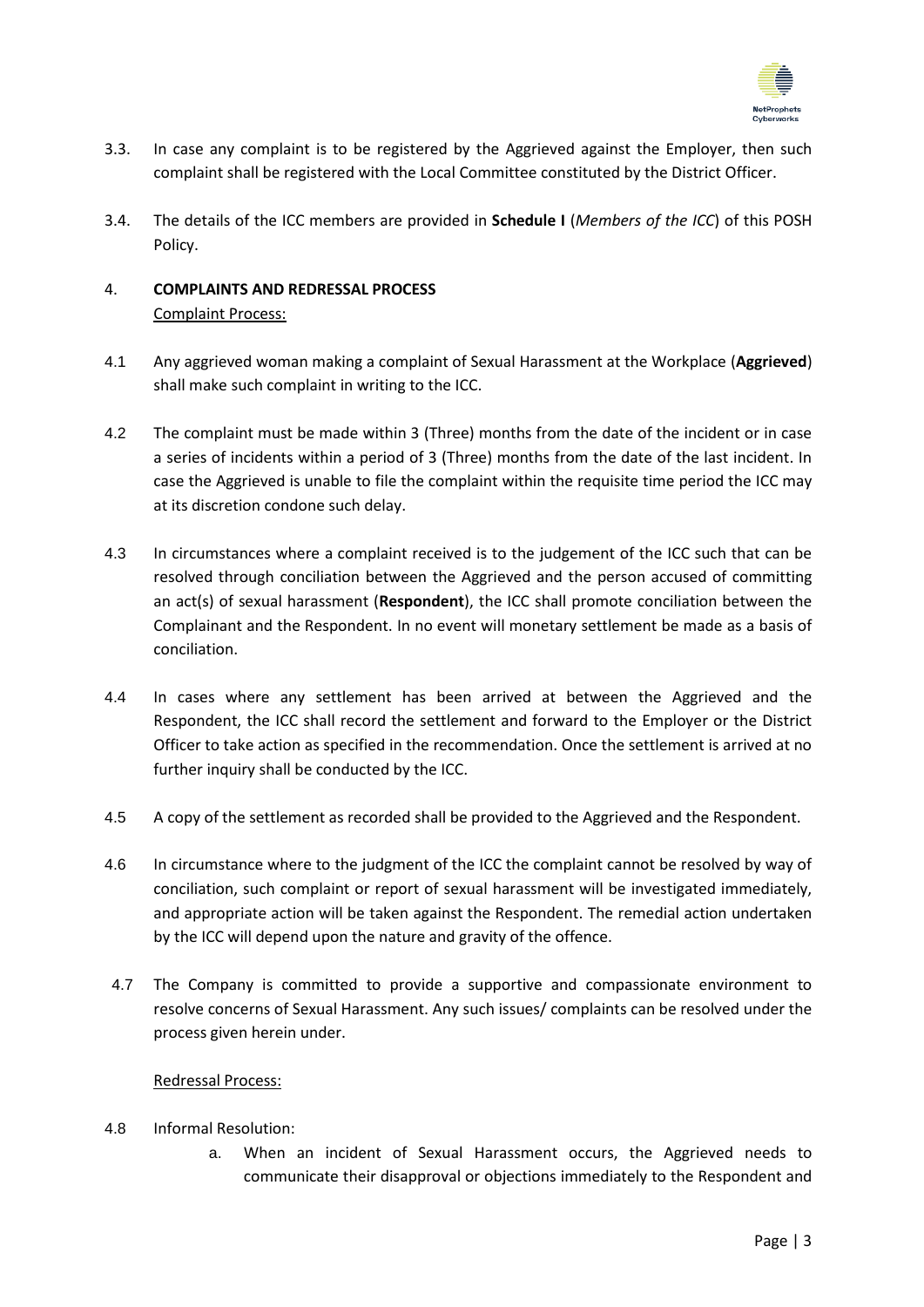

request the Respondent to refrain from such activities and behave decently. If the harassment does not stop or if the Aggrieved is not comfortable addressing the Respondent directly, the Aggrieved can bring their concern(s) to the attention of the supervisor, the human resource team, or the ICC for redressal of their grievances. The ICC will thereafter provide advice or extend support to solve the matter informally.

## 4.9 Formal Resolution:

- a. If the harassment does not stop even after communication of the disapproval or objection to the Respondent by or on behalf of the Aggrieved, then the Aggrieved or a person on Aggrieved behalf, with prior consent of Aggrieved, may make a formal complaint in writing or through e-mail of the alleged incident to any member of the ICC, within 90 (Ninety) days of occurrence of the incident.
- b. After receiving the complaint, ICC will initiate the process to resolve the complaint. The purpose of the ICC is to resolve/redress the complaint. Hence, at the first stage, the ICC will make efforts to resolve the issue through the process of conciliation provided that the Aggrieved agrees for the same.
- c. If the Aggrieved agrees for resolving the complaint through the process of conciliation, the ICC will take steps towards mutually solving the matter between the Aggrieved and the Respondent. However, the time period for such conciliation shall not be more than 30 (Thirty) days after initiation of the process, unless both Aggrieved and Respondent seeks, in writing, more time for conciliation.
- d. In the event the Aggrieved informs the ICC that the terms of the settlement are not being complied with or, if the Respondent continues with the wrongful behaviour after the settlement has been arrived at, the ICC shall proceed to impose such disciplinary action as it deems fit or make an inquiry or forward the complaint to the police.
- e. If the Aggrieved is not willing to resolve the dispute through the process of conciliation or has exhausted such options but failed to reach a settlement, the ICC shall initiate the inquiry into the complaint and intimate the date, time, and place of proceedings of inquiry to all relevant persons.

#### 4.10 Inquiry:

- a. At the commencement of the inquiry, the ICC members shall explain to the Aggrieved and the Respondent about the procedure which will be followed in the inquiry proceedings. The said inquiry proceedings will be conducted in consonance with the principles of natural justice.
- b. After hearing the Aggrieved, the ICC shall draw up a formal document containing the definite allegations charged against the Respondent which shall include:
	- i. copy of the complaint;
	- ii. Statement of all relevant facts; and
	- iii. Supporting documents/list of witnesses.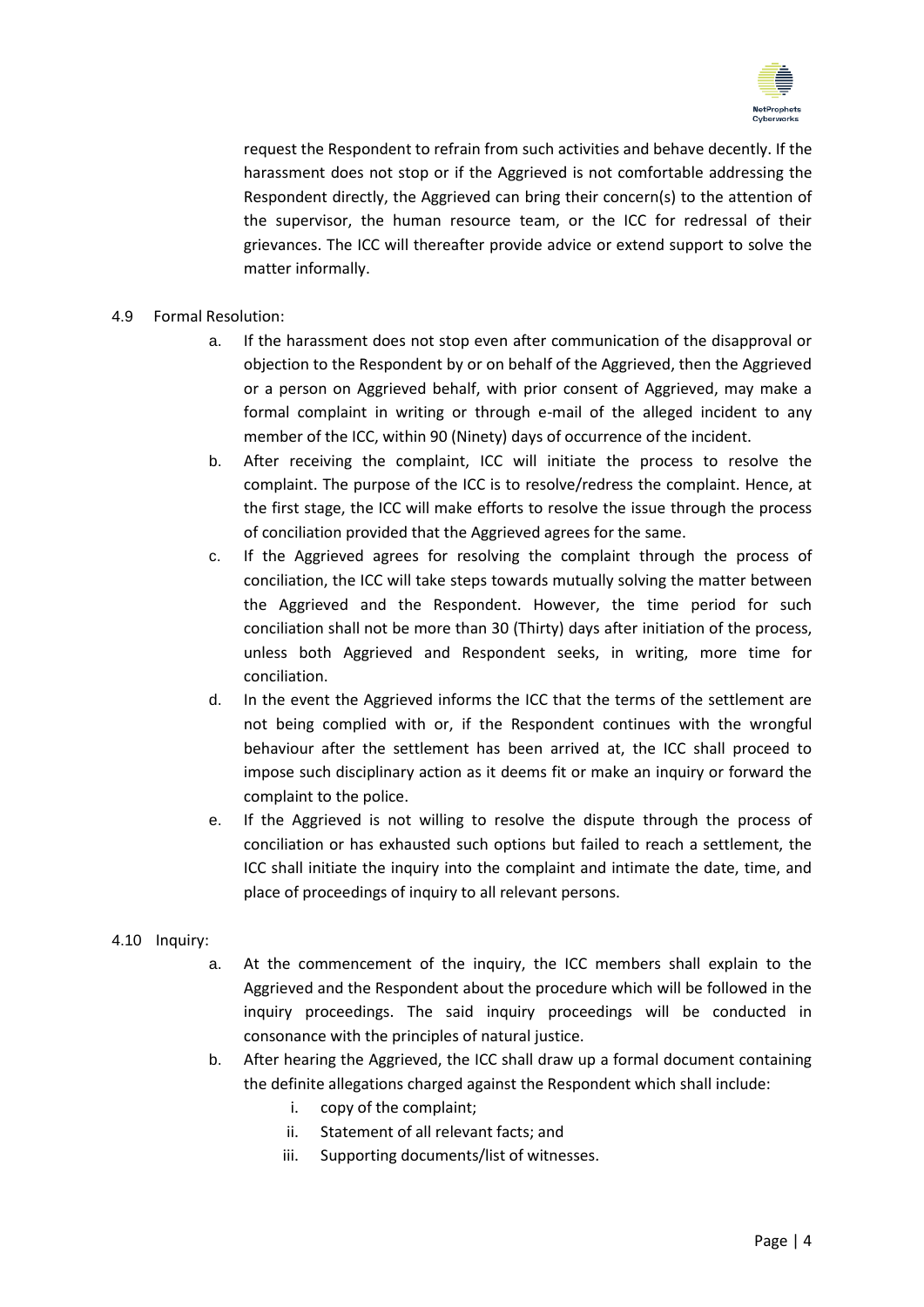

- c. The ICC shall hand over the formal document to the Respondent within 7 (Seven) working days of hearing the Aggrieved and give the Respondent an opportunity to submit a written explanation, if it is so desired, within 10 (Ten) days of receipt of the same.
- d. In the event the Aggrieved and/or Respondent fail(s) to present themselves before the ICC without any sufficient cause and/ or any prior intimation for three consecutive hearings, the ICC shall, if it deems fit, terminate inquiry proceedings or issue an ex-parte decision on the complaint.
- e. After the completion of the inquiry proceeding in the matter, the ICC will send an inquiry report to the human resources department and or the management of the Company within a period of 10 (Ten) days from the date of completion of the proceedings. The report shall have recommendations on the action to be taken by the human resources department and or the management of the Company.
- f. In case the ICC finds that the degree of offence is covered under the provisions of the Indian Penal Code, 1860 (IPC), then this fact shall be mentioned in its report and appropriate action shall be initiated by the human resources department and or the management of the Company which shall also include the making of a police complaint.
- g. During the course of the inquiry proceedings, the ICC may recommend to the human resources department and or the management of the Company, on its own and/ or at the written request of the Aggrieved, any measures/ action to be taken in the said situation.
- 4.11 Grievances arising due to acts of third parties:
	- a. In case of Sexual Harassment of an Employee of the Company during their employment where such harassment occurs as a result of an act or omission by any third party or outsider over whom the Company has no control (or on whom this POSH Policy does not apply), the Company, will take all steps necessary to assist the Aggrieved in terms of support and preventive action.

## 4.12 False Allegations:

- a. If the ICC finds that the Aggrieved has made a false allegation of Sexual Harassment, it will be considered a grave violation of this POSH Policy. If any Employee of the Company knowingly or with reckless disregard for the truth makes false accusations of Sexual Harassment and is found guilty by the ICC of furnishing a false complaint then that Employee will face disciplinary action.
- b. If the ICC finds that the witnesses supported the Aggrieved even after knowing that the complaint is false or if the Aggrieved and/or witnesses produced forged or misleading document(s), then the ICC will recommend suitable action to the human resources department and or the management of the Company and thereafter, the Aggrieved and/or witnesses will be liable for appropriate disciplinary action by the management of the Company. However, mere inability of the Aggrieved to prove the complaint against the Respondent will not mean that the complaint is false.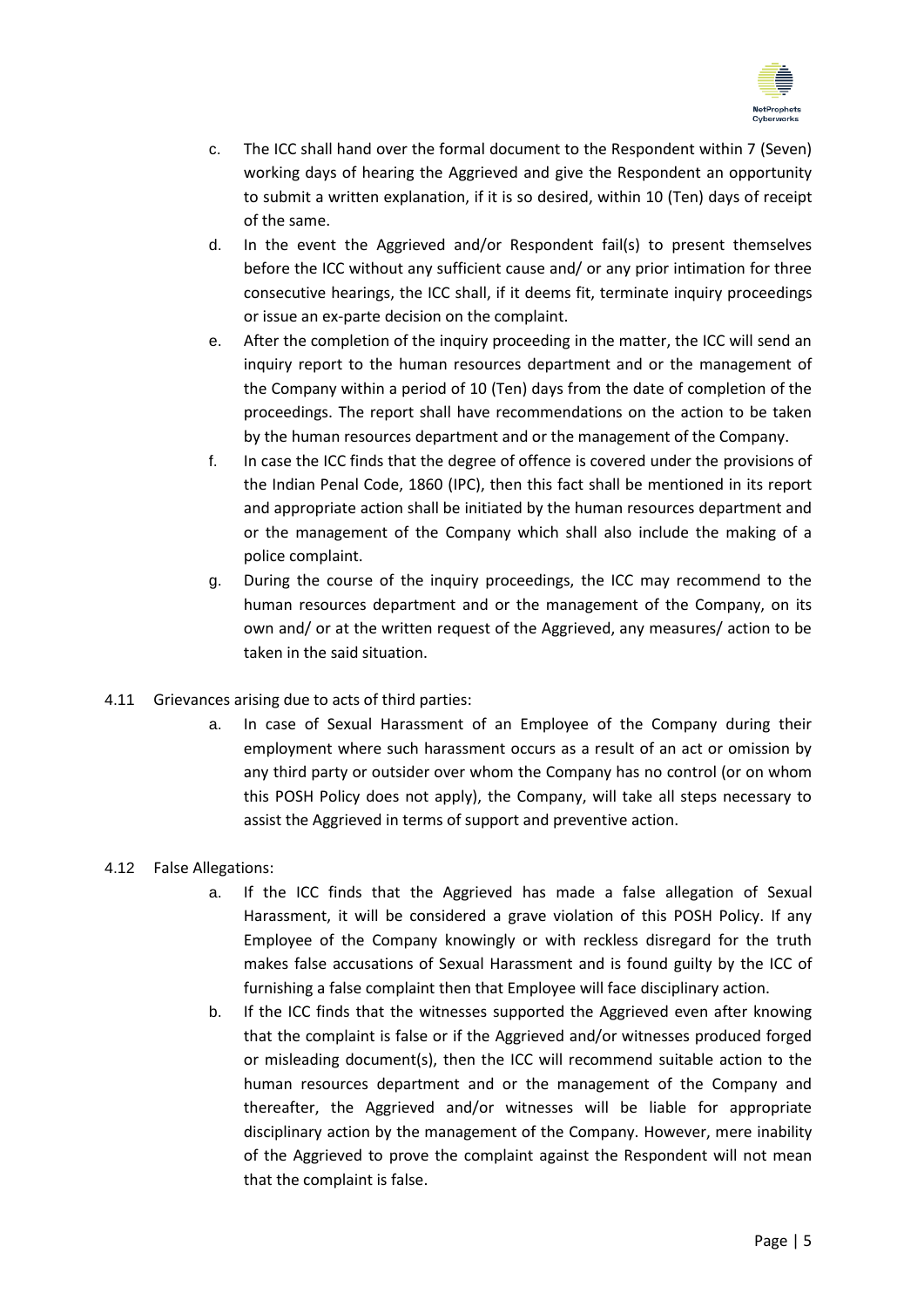

#### 5. **REMEDIES AND PENALTIES**

- 5.1 Any Employee of the Company who is found to have violated this POSH Policy (by either sexually harassing another Employee of the Company or by falsely accusing another person of Sexual Harassment) shall be subject to appropriate disciplinary action as deemed fit by the ICC. It could be either one or a combination of the actions given below:
	- a. Written apology;
	- b. Transfer to another workplace;
	- c. Suspension from employment without pay;
	- d. Warning and taking a written bond of good conduct;
	- e. Reprimand or censure;
	- f. Withholding of promotion till such period as mentioned;
	- g. Withholding of pay rise or increments of pay till such period mentioned;
	- h. Termination from service;
	- i. Undergoing counselling session;
	- j. Performing Community service;
	- k. Compelling the Respondent to pay a reasonable amount of compensation to the Aggrieved;
	- l. Deduction of sum from salary or wages of the Respondent as it may be considered appropriate by the management of the Company to be paid to the Aggrieved. In case deduction from salary / wages is not possible due to absence or cessation from employment, the Respondent can be directed to pay the amount to the Aggrieved; and
	- m. Where the perpetrator is an outsider, the Company, in addition to assisting the Aggrieved to initiate action under the IPC or any other law for the time being in force, will also pass and implement necessary orders restricting the perpetrator's entry into the premises and forewarn them of criminal/legal action in case any trauma or threat of any kind is caused to the Aggrieved.
- 5.2 The compensation payable by the Respondent to the Victim will be determined based on the following factors:
	- a. Mental, trauma, pain, suffering and emotional distress;
	- b. Medical expenses;
	- c. Loss in career opportunity due to the incident of Sexual Harassment;
	- d. Income and financial status of the Respondent; and
	- e. Feasibility of payment.

#### 6. **CONFIDENTIALITY**

- 6.1 The Company understands that it is difficult for the Aggrieved to come forward with a complaint of Sexual Harassment and recognizes the interest of the Aggrieved in preserving the confidentiality of the matter.
- 6.2 Confidentiality will be maintained throughout the investigatory process to the extent practicable and appropriate under the circumstances. Publication, communication or giving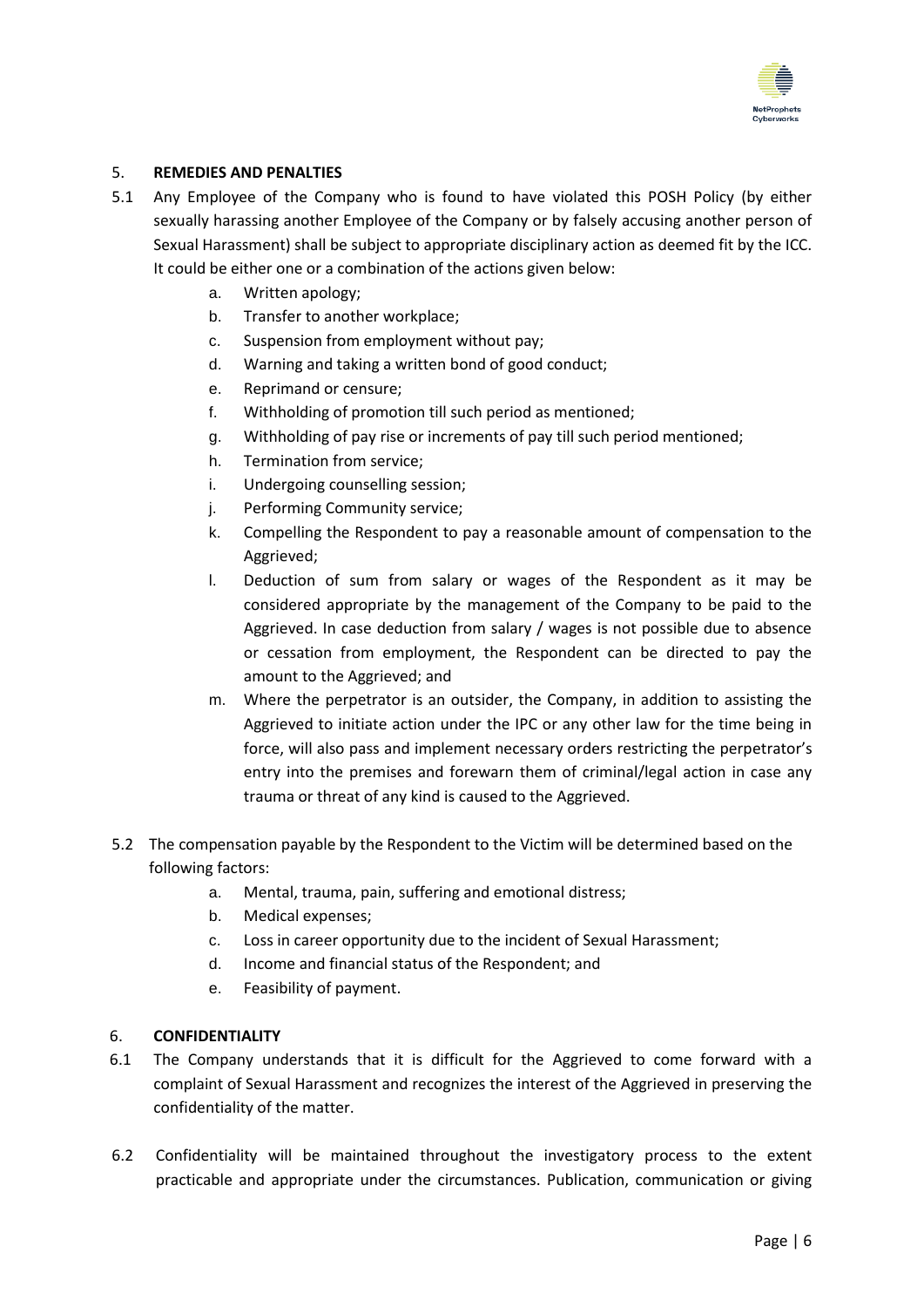

information to public and media of contents of the complaint, identity and addresses of the Aggrieved, Respondent and witnesses, information related to conciliation or enquiry proceedings, recommendations by the ICC, and action taken by the Employer is treated as confidential and thereof as a consequence prohibited.

- 6.3 However, in order to disseminate information regarding the justice done to the Aggrieved, the Company under this POSH Policy can publish data without disclosing name, address, identity, or any other particulars leading to identification of the persons involved.
- 6.4 The Company, apart from other disciplinary actions shall also recover a sum of INR 50,000/- (Fifty Thousand) as penalty and/or the actual losses and damages occurred, whichever is higher, from any Employee of the Company who violates the confidentiality obligation under this policy.

# 7. **OBLIGATIONS OF THE EMPLOYER AND THE ICC** Employer:

- 7.1 The Employer shall ensure that this POSH Policy be made available to all the Employees of the Company and to all new recruits and they shall sign a statement acknowledging that they have received, read, understood and will abide by this POSH Policy.
- 7.2 Provide a safe working environment at the Workplace which shall include safety from the persons coming into contact at the workplace.
- 7.3 Display at any conspicuous place in the Workplace, the penal consequences of Sexual Harassments and the order constituting the ICC.
- 7.4 Organize workshops and awareness programmes at regular intervals for sensitizing the Employees with the provisions of the Act and orientation programmes for the members of the ICC in the manner as may be prescribed.
- 7.5 Provide necessary facilities to the ICC for dealing with the complaint and conducting an inquiry.
- 7.6 Assist in securing the attendance of the Respondent and witnesses before the ICC.
- 7.7 Make available such information to the ICC, as it may require having regard to the complaint made.
- 7.8 Provide assistance to the Aggrieved if she so chooses to file a complaint in relation to the Sexual Harassment under the IPC or any other law for the time being in force.
- 7.9 Cause to initiate action, under the IPC or any other law for the time being in force, against the Respondent, or if the Aggrieved so desires, where the Respondent is not an employee, in the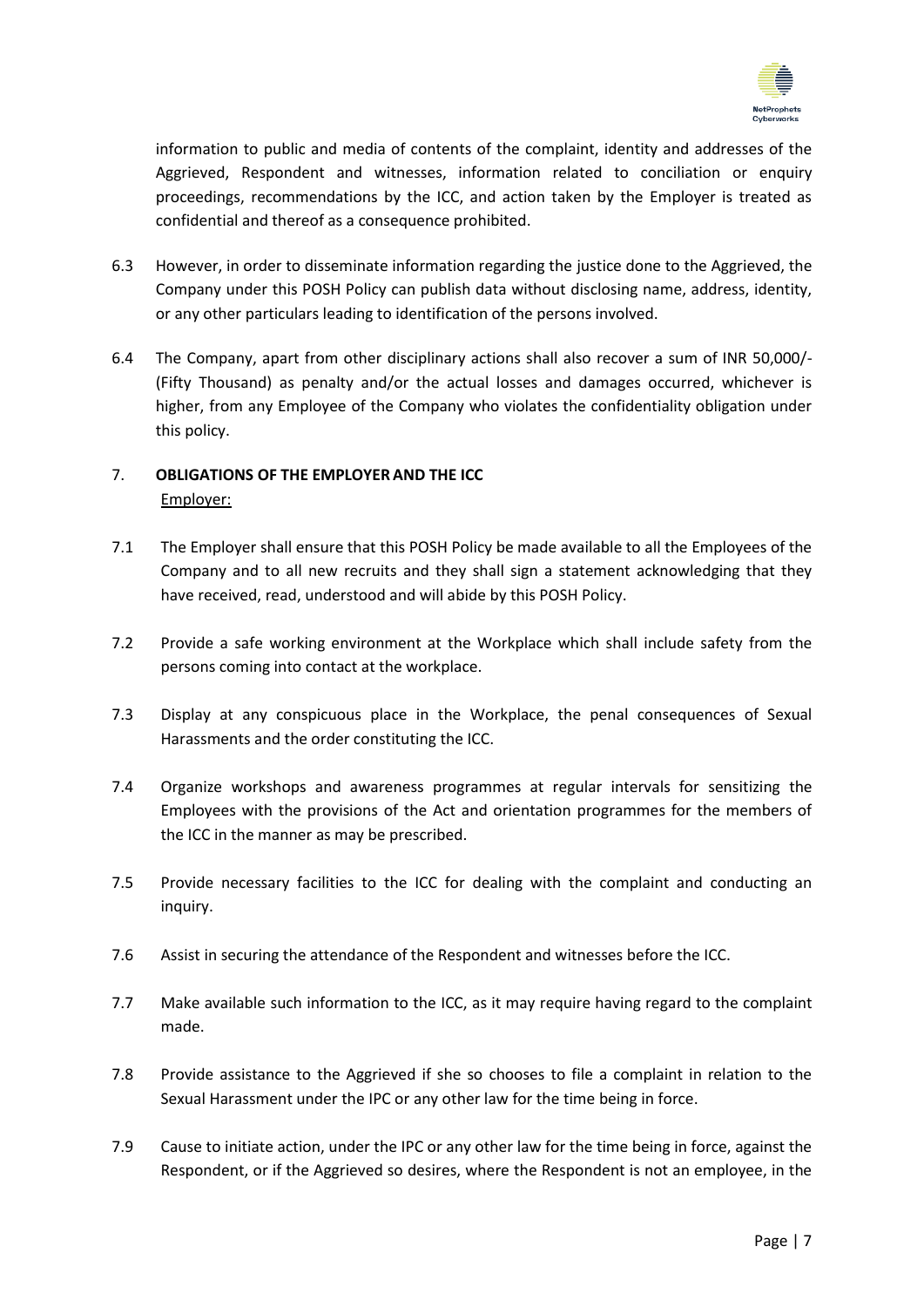

Workplace at which the incident of Sexual Harassment took place to treat sexual harassment as a misconduct under the service rules and initiate action for such misconduct.

- 7.10 Monitor the timely submission of reports by the Internal Committee.
- 7.11 Include in the director/ annual report of the Company the number of cases filed, if any and their disposal under the Act or where no such report is required to be prepared, intimate such number of cases, if any, to the District Officer.

ICC:

- 7.12 Ensure compliance with the Act and rules made thereunder as amended from time to time and any applicable law.
- 7.13 Undertake all actions in relation to dealing with the complaint, inquiry, recommendations are in compliance with the Act and rules made thereunder as amended from time to time and any applicable law.
- 7.14 Shall in each calendar year prepare, in such form and at such time as may be prescribed, an annual report and submit the same to the employer and the District Officer.
- 7.15 Ensure that the reports drafted by the ICC, to the extent possible contain the following:
	- a. number of complaints of sexual harassment received in the year;
	- b. number of complaints disposed off during the year;
	- c. number of cases pending for more than ninety days;
	- d. number of workshops or awareness programme against sexual harassment carried out; and
	- e. nature of action taken by the employer or District Officer.

#### 8. **POLICY REVIEW AND MODIFICATION**

This Policy can be amended / modified / withdrawn at any point of time without any notice, at the discretion of the ICC.

For and on behalf of **NETPROPHETS CYBERWORKS PRIVATE LIMITED**

**Name: Designation: Date: Place:**